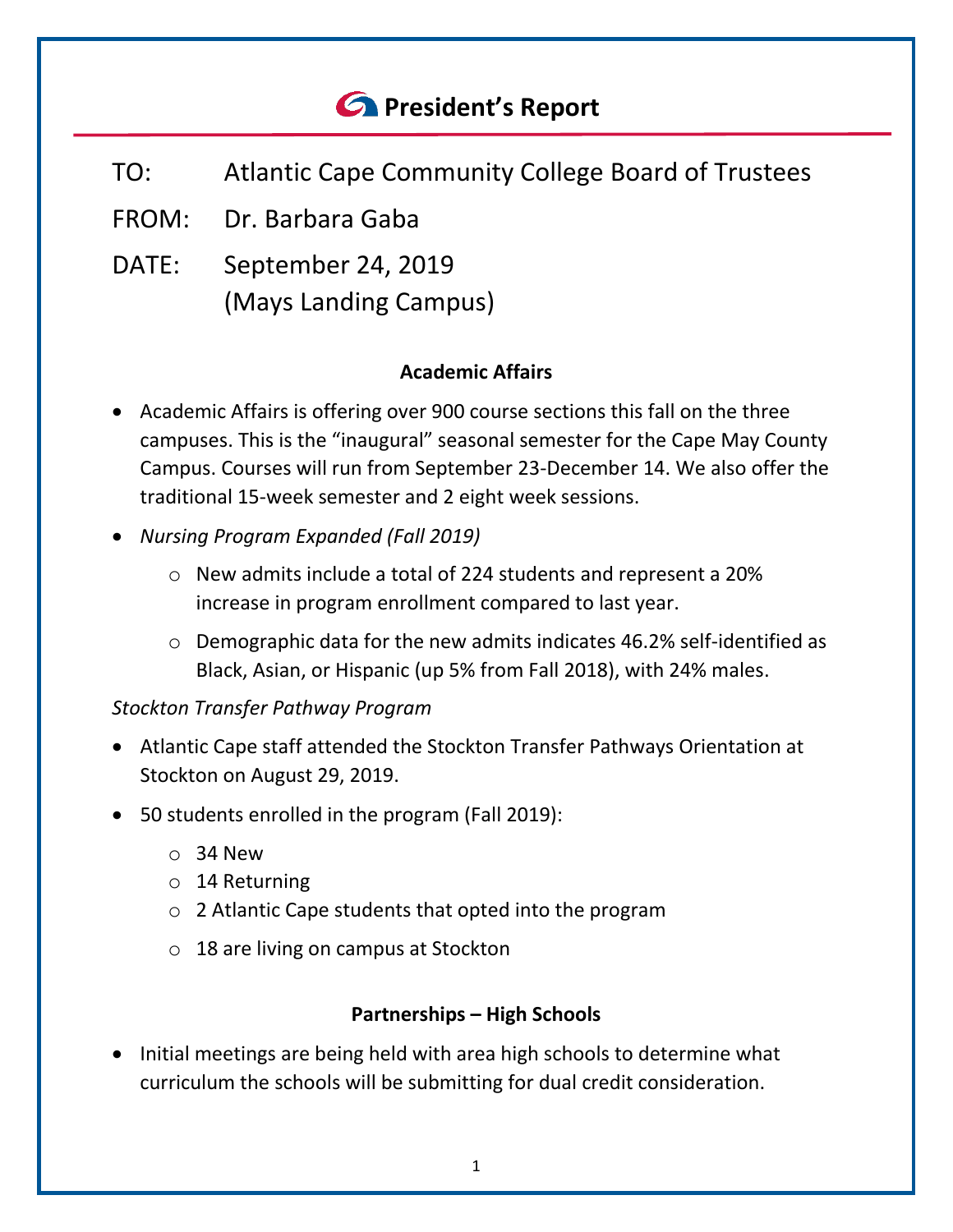• This semester we are offering concurrent classes at ACIT, Middle Township, Lower Cape May Regional High School and Cape May County Technical School

## **Professional Development**

• The *Center of Teaching and Learning Excellence* is offering a number of workshops this semester and will be implementing a New Faculty Orientation Program to acclimate our recent hires to Atlantic Cape. Plans are underway to offer the Adjunct Academy again in March 2020.

## **Student Support**

## *Express Enrollment Days*

• Express Enrollment Days allowed students to complete all of the enrollment steps in one day, from completing the application, testing to enrollment.

Overall Yield 45 Attendants 29 Completed Enrollment 64%

## *Athletics*

• This year Atlantic Cape has a Women's Volleyball team for the first time since the 2013 season. Home games are scheduled for October 10, 2019 at 6pm against Rowan College Gloucester County and October 12, 2019 at 12pm against Middlesex County College.

#### *Upcoming Recruitment Events*

#### Open House

- October 3, 2019, Atlantic City, 11:00 1:00
- October 19, 2019, Mays Landing, 11:00 2:00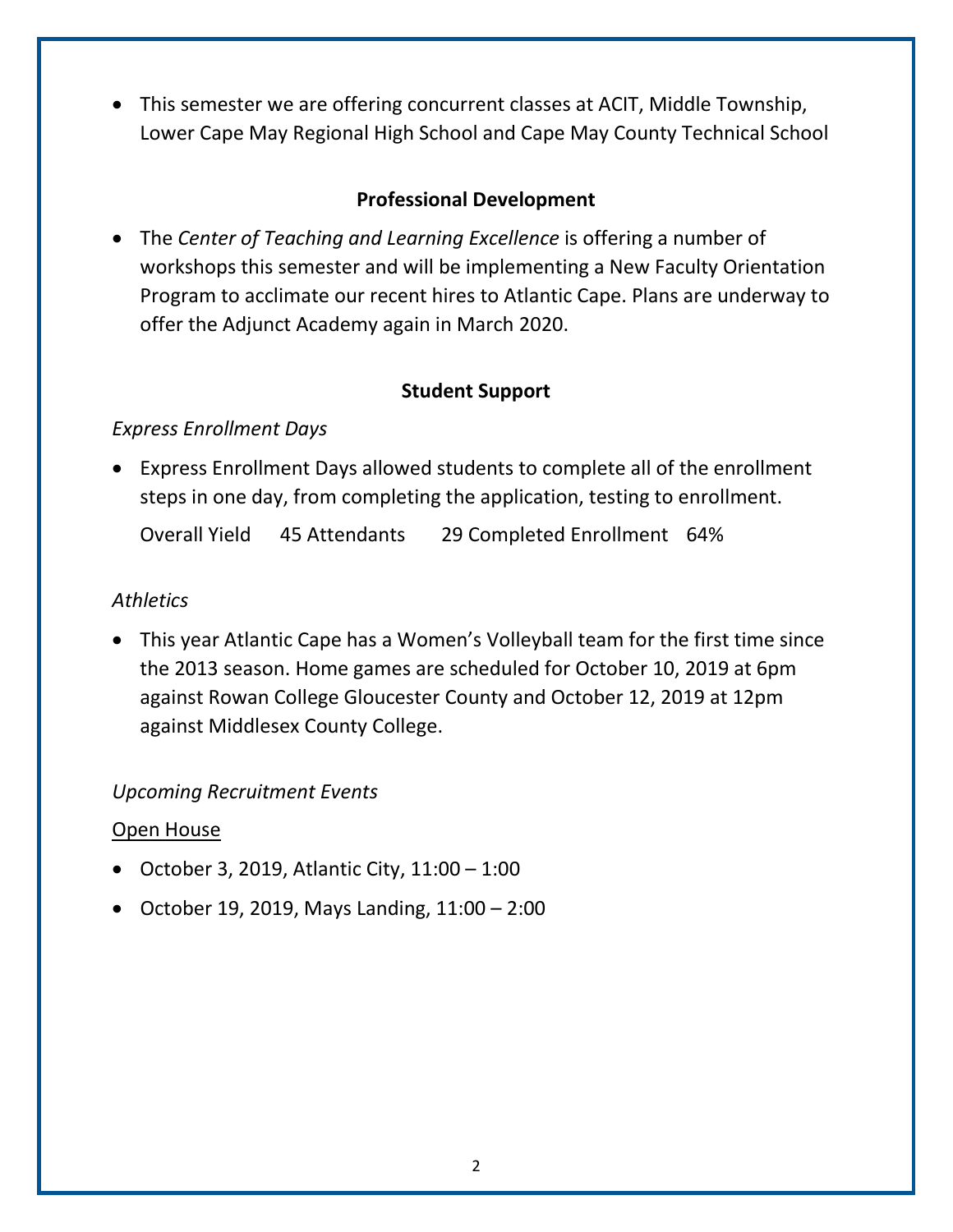### **Retention**

## *Math Boot Camp Enrollment Outcomes*

- Over the summer, 11 Math Boot Camps were held at all three campuses. Of the 180 students who participated, 83% registered for classes this semester.
- These "Boot Camps" are designed to provide intensive math instruction and move students from the developmental math sequence into college-level math courses. All of the students who passed the Boot Camp are now on a more direct path to earning their degree from Atlantic Cape.

## **Partnerships – Cape May County**

- The college was been approached by stakeholders in Cape May County to partner with the college on Unmanned Aircraft System (UAS) / Drone initiatives. Credit and noncredit programs to be offered at the Cape May County Campus would be signature programs for the campus. We are currently engaged in the planning stages.
- Cape May County, as part of their economic development initiatives, has been actively involved in attracting this industry and is extremely supportive of our programs.

## **Community Relations – Cape May**

- Dean Kellett and I, along with members of our faculty and staff, attended the two-day 5*th Annual UAS/Drone Conference* held at the Wildwood Convention Center and the FAA William J. Hughes Tech Center. The conference theme was "Air Mobility" and included a tour of the FAA Research Center. Freeholder Morey acknowledge the college in his remarks for our partnership with the county on drone technology initiatives.
- As we continue our ongoing community outreach, Dean Kellett spoke at the International Soroptimist Club of Cape May on 9/17/19. She discussed (with the 50 women in attendance) our college programs, the Community College Opportunity Grant (CCOG), and what was new at the college. Plans are underway for the group to hold one of their upcoming meetings at the Cape May County Campus.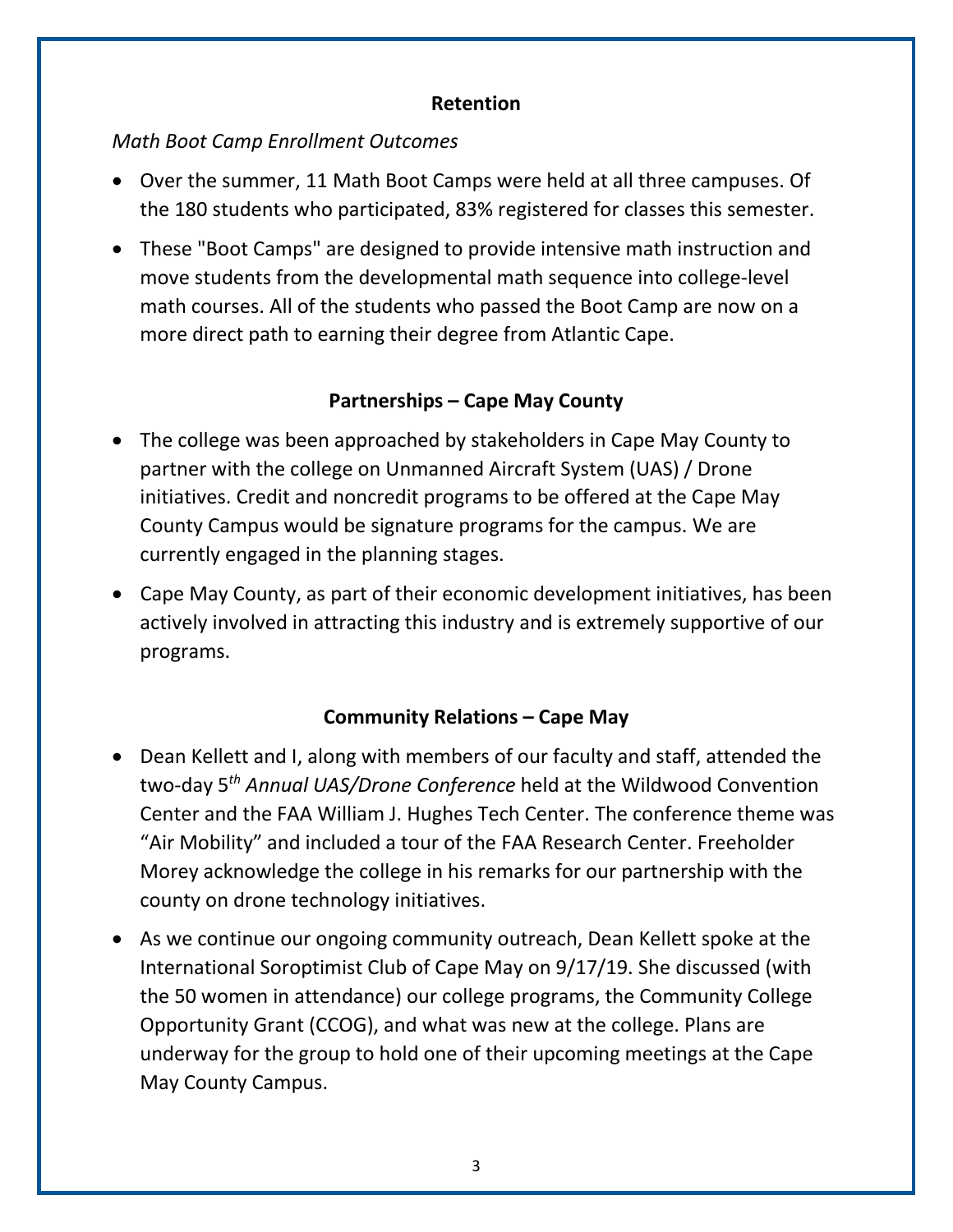- Dean Kellett serves as the Chairwomen of the Cape May County Women's Commission and spoke to the group about the work of the Commission that include encouraging girls to pursue study in STEM fields, informing the community about the perils of human trafficking and celebrating the accomplishments of local women in Cape May County. She promoted the Women of Wonder event scheduled for Thursday, November 14 at the Flanders Hotel.
- Dean Kellett is collaborating with Adjunct Professor David Jungblut to develop a new Lecture and Discussion Series about Coastal Resiliency and environmental issues facing Cape May County. Atlantic Cape faculty from the Science disciplines are also working with Professor Jungblut. The series will be hosted on the Cape May County Campus. The first lecture will be held on Thursday, September 26 at 1:00 PM. The speaker will be Dr. Ryan Rebozo, Director of Conservation Science at the Pinelands Preservation Alliance. Dr. Rebozo will give a presentation on preservation of native species and beach management practices to create habitat that facilitates dune growth and native species occurrences.

Dr. Rebozo is an ecologist whose interests included fire ecology, plant – insect interactions, mycology, and rare plant demography. He grew up in Union County, New Jersey and attended Rutgers University for his undergraduate degree in ecology earned Ph.D. from Drexel University 2015.

#### **Workforce Development**

• Workforce Development received a grant for an *Out of School Youth program* in Cape May County. The program will focus on providing two certifications to eight (8) youth. Participants will have an internship experience at a Cape May County hotel or motel.

#### **College Wide Meeting**

• I held my annual fall College-Wide Meeting with all faculty and staff on September 20, 2019. The meeting was simulcast to the Worthington Atlantic City Campus and Cape May County Campus. The meeting focused on Recent Updates at the college, including renovations and technology upgrades over the summer; a review of the CCOG grant; the State of the College which